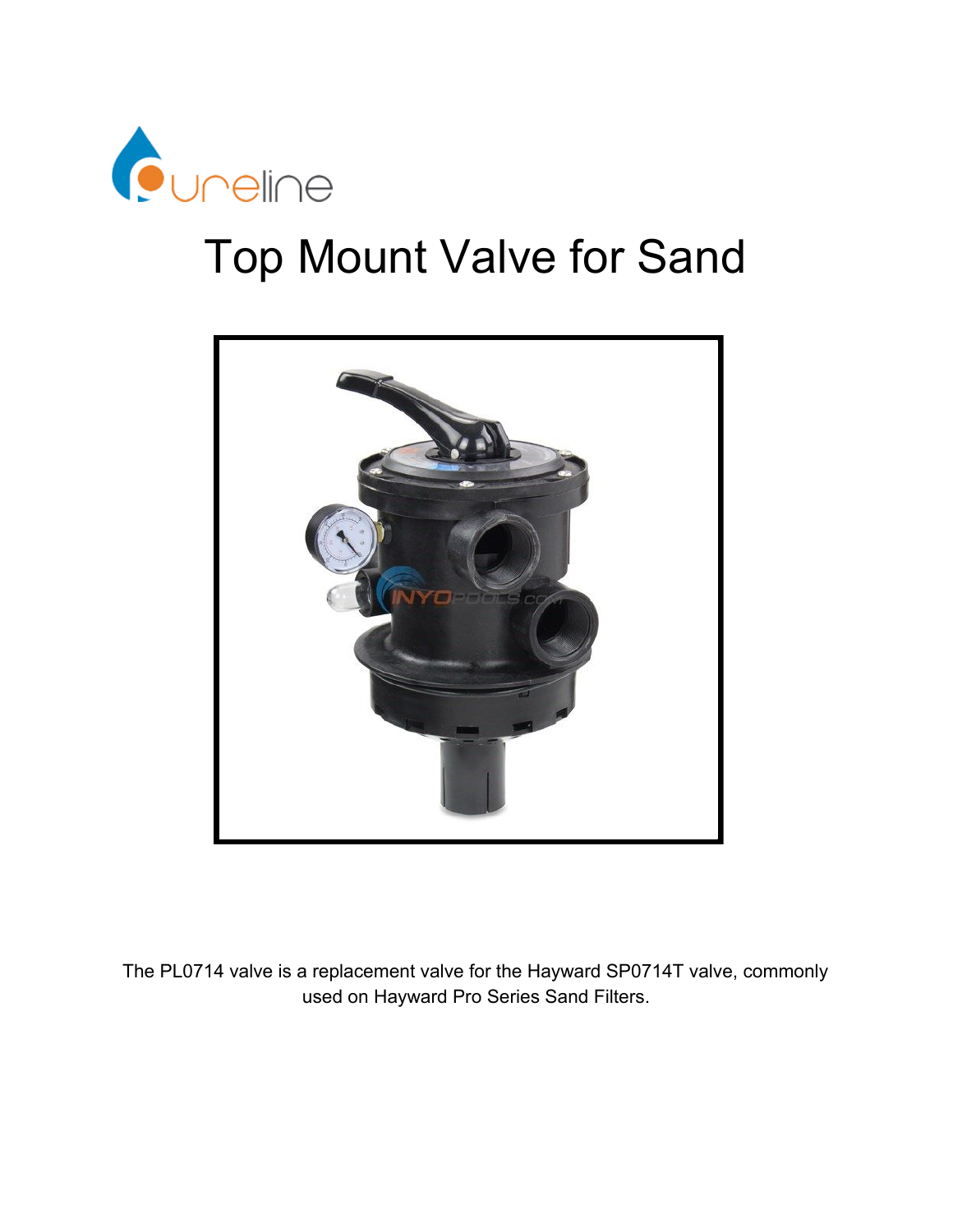

This manual contains important information about the installation, operation, and safety procedures for the PureLine valve . It is important that you follow all instructions and warnings. Failure to do so can result in injury or property damage.



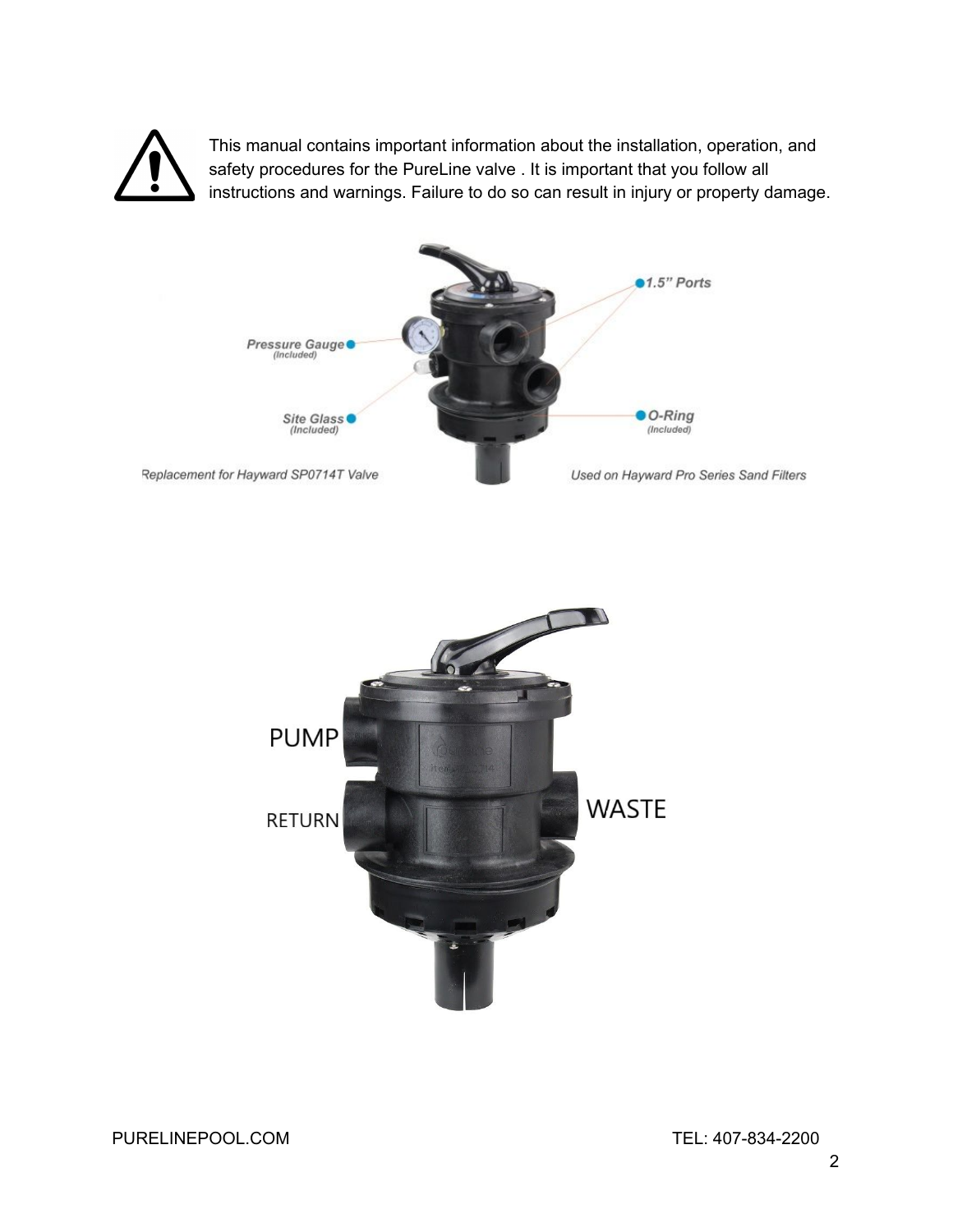

## FUNCTIONS OF VALVE POSITIONS

| <b>VALVE SETTING</b> | <b>DIRECTION OF FLOW THROUGH VALVE</b>                                |
|----------------------|-----------------------------------------------------------------------|
| <b>FILTER</b>        | PUMP →TOP→THROUGH FILTER→BOTTOM→POOL RETURN                           |
|                      | For normal filtration and vacuuming the pool through the filter.      |
| <b>BACKWASH</b>      | PUMP→BOTTOM→THROUGH FILTER→TOP→WASTE                                  |
|                      | For cleaning your filter by reversing the flow.                       |
| <b>RINSE</b>         | PUMP→TOP→THROUGH VALVE→WASTE                                          |
|                      | For initial startup and clearing debris from valve after backwashing. |
| <b>WASTE</b>         | PUMP→THROUGH FILTER→WASTE                                             |
|                      | For vacuuming straight to waste & lowering/draining your pool.        |
| <b>CLOSED</b>        | NO CIRCULATION PAST PUMP PORT                                         |
|                      | For shutting off all flow to filter and pool.                         |
| <b>RECIRCULATE</b>   | $PUMP \rightarrow THROUGH VALUE \rightarrow RETURN$                   |
|                      | For bypassing the filter but still circulating pool water             |
| <b>WINTER</b>        | <b>VALVE NOT IN USE</b>                                               |
|                      | For winterizing your pool.                                            |